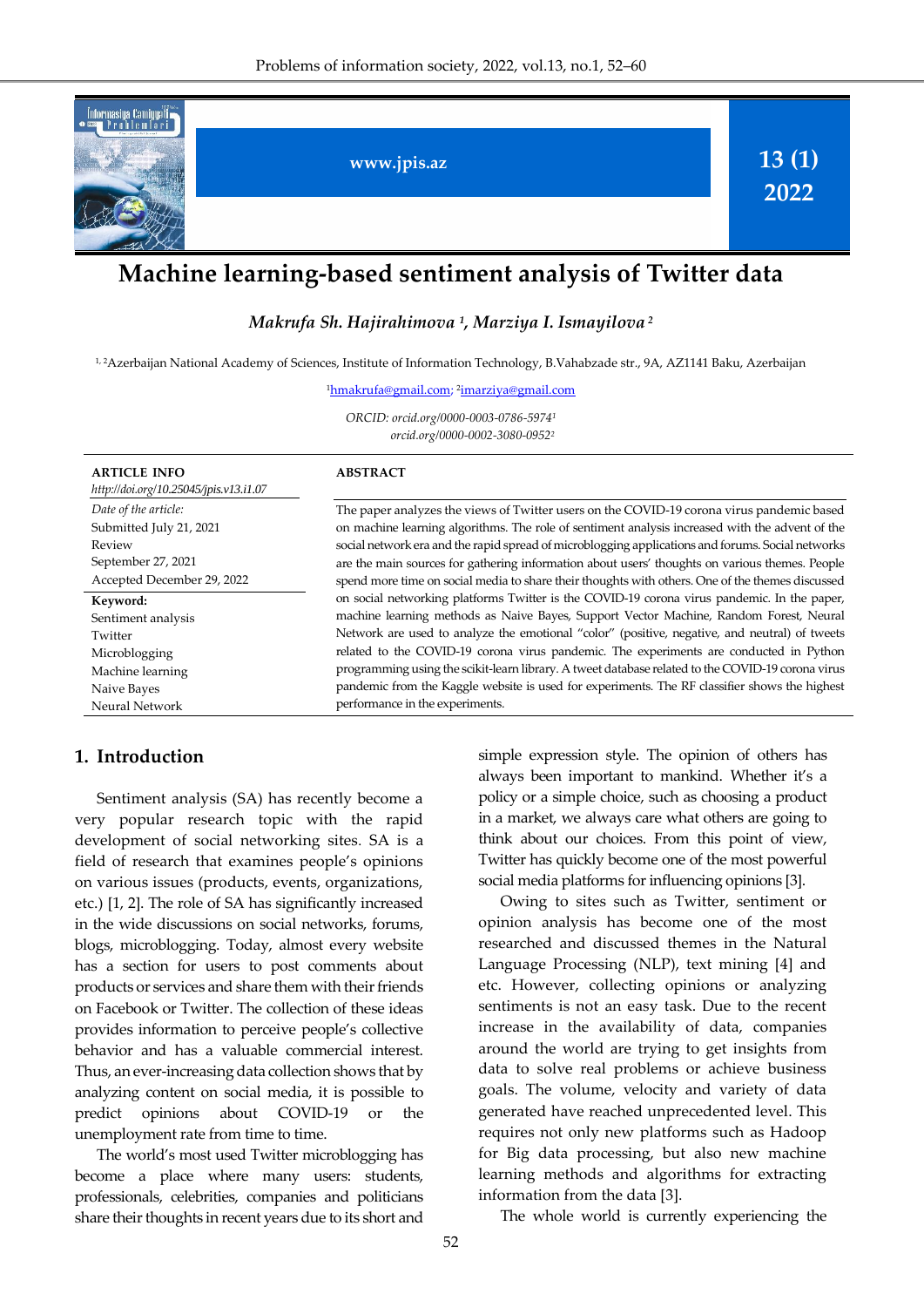COVID-19 pandemic. During this period, many people lost their lives, and many successfully overcame the disease. COVID-19, first known as coronavirus disease in 2019, was declared a pandemic by the World Health Organization on March 11, 2020. The COVID-19 pandemic has become a major discussion topic on social networks. People all over the world began to express their views on the COVID-19 pandemic on social networks, including Twitter. Based on these collected tweets, people's behavior and moods related to the disease are analyzed.

This study can be useful for a variety of stakeholders. For example, the government observes how people react to this new tension, such as malnutrition, lack of masks, etc. and can use this information for political purposes. Various commercial organizations can start producing the necessary products, and thus make a profit by analyzing different opinions from the tweets about the above-mentioned difficulties. Non-governmental organizations can decide how to use facts and information in accordance with their rehabilitation strategy and so forth [5-9].

Many studies on the Sentiment analysis of Twitter data present different approaches. Lexicon-based, rule-based, hybrid approaches and machine learning algorithms are used to identify opinion words in tweets [10-13]. The disadvantage of the lexicon-based approach is that the sentiment polarity of the words included in the dictionary depends on the subject area and context. This requires each area to create its own dictionary. The disadvantage of the rule-based approach is that a large number of rules need to be described in order to achieve high accuracy in the analysis of emotionality. This is a time-consuming and complex process.

This article aims to conduct a SA based on the data from Twitter users from different countries related to the COVID-19 pandemic using machine learning algorithms.

The following part of the article is organized as follows. Section 2 summarizes the related works. Section 3 presents classifiers used. Section 4 offers described the methodology of the proposed approach. Section 5 presents experimental trials of the proposed approach and discusses the results of the experiment. Conclusion of the study is introduced in Section 6. The final section includes a list of references.

#### **2. Related studies**

There has recently been a lot of research in the field of SA on various topics discussed on Twitter microblogging.

[11] offers a new hybrid approach using both corpus-based and lexicon-based methods to determine the semantic orientation of opinion words in tweets. Opinion words (combinations of adjectives with verbs and adverbs) in tweets are extracted to detect sentiment. The corpus-based method is used to find the semantic orientation of adjectives, and the lexicon-based method is used to find the semantic orientation of verbs and adverbs.

Another study suggests two approaches for SA: lexicon-based and machine learning method. It describes several methods to implement these approaches and how they can be used for sentiment classification of Twitter messages. The article provides a comparative analysis of different lexicon combinations. The authors show that by enhancing sentiment lexicons with emoticons, abbreviations and slang expressions, the accuracy of lexicon-based classification for Twitter can be improved. They analyze the importance of feature generation and feature selection processes for sentiment classification. Algorithms are tested on Twitter data from the SemEval 2013 (Semantic Evaluation Workshop) competition to evaluate the effectiveness of SA methods. The results indicate that machine learning methods based on the Support Vector Machine (SVM) and Naive Bayes (NB) classifiers outweigh the lexicon method [12].

[14] presents a web tool called Sentimentor for SA of Twitter data. The tool uses the Naive Bayes classifier to classify Twitter data in real time as positive, negative and neutral.

In [15], the authors view the application of various sentiment analyzers with machine learning algorithms to determine the most accurate approach to the study of sentiment in elections. In lexicon-based SA, semantic direction is expressed in words, expressions or sentences calculated in the text. The polarity in the lexicon-based method is calculated on the basis of a dictionary consisting of a semantic score of a particular word. Naive Bayes and SVM algorithms are used to classify the text. A lot of work has been done in the field of SA, using both sentiment lexicons and machine learning approaches. However, this study aims to compare three- dimensional dictionaries such as W-WSD (Word Sequence Disambiguation), SentiWordNet, and TextBlob. These three sentiment analyzers are tested using two machine learning algorithms. As a result, feedback is calculated by three analyzers. Moreover, the results are tested with two controlled machine-learning classifiers, Naive Bayes and SVM. Although the results are relatively better based on the TextBlob dictionary, the best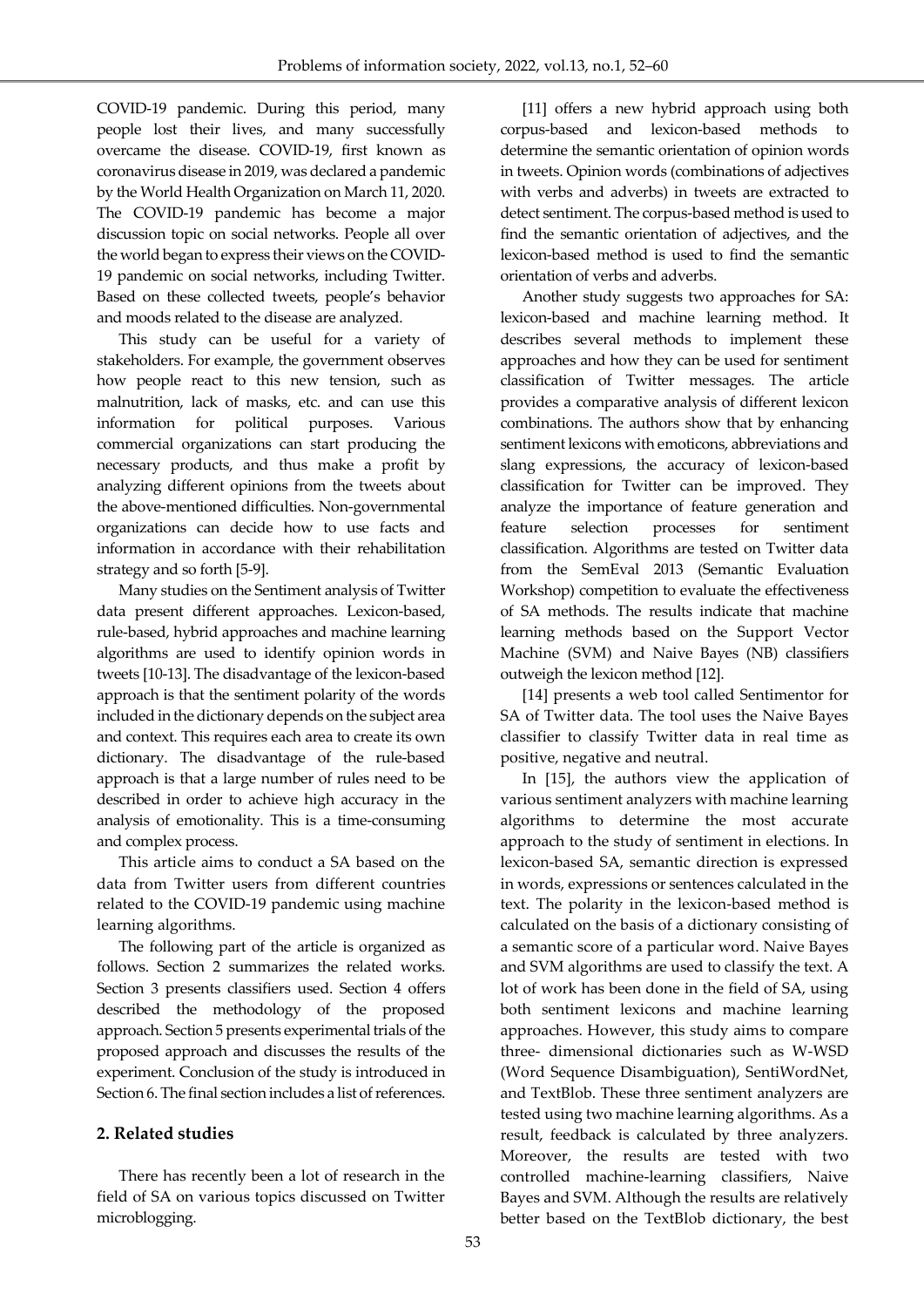performance when analyzing tweets is achieved with W-WSD.

Detection and analysis of sarcasm on Twitter provides public opinion on recent trends and events. Through sarcasm detection, companies can analyze perceptions of users about their products. TextBlob is used for the preprocessing of data. TextBlob is a package installed in NLTK (Natural Language Toolkit). TextBlob is used to find confidence in polarity and subjectivity. RapidMiner is used to determine the polarity and subjectivity of tweets. The Weka platform is used to calculate the accuracy based on SVM classifier and the Naive Bayes classifier. A total of 2250 tweets are used. The accuracy of Naive Bayes classifier is 65.2% and the accuracy of SVM is 60.1%. This indicates that Naive Bayes classifier performs more accuracy compared to SVM classifier [16].

SA or opinion mining has recently become the focus of many researchers. Thus, the analysis of online texts is useful for market research, scientific surveys from a psychological and sociological point of view, political polls, business intelligence, enhancement of online shopping infrastructure, etc. [17]. An innovative solution is introduced for the SA of Twitter messages. The hybrid method uses a sentiment Lexicon (SentiStrenght) to create a new set of features for the development of a linear SVM classifier. It is shown that hybrid method outperforms unigram baseline.

Twitter is one of the most popular social networking sites where people can freely express their views, opinions and emotions. These tweets are analyzed to reveal the emotions associated with the terrorist attack (Uri attack) on security forces near the Indian city of Uri. Intellectual text analysis techniques are used to identify emotions and polarity in the tweets. Approximately 5,000 tweets are re-encoded and pre-processed to generate a data set of frequently used words. The programming language R is used for mining emotions and polarity. Experiments show that 94.3% of people despise the Uri attack [18].

E. Evirgen proposes a structure in the programming language R that acts as a gateway for the tweets' analysis that express emotions in a short and concise format. [3]. The target tweets include a brief emotion description and words used in the wrong format or grammatical structure. Five different machine learning methods are compared: SVM, Random Forest (RF), Boosting, Maximum Entropy, and Artificial Neural Networks.

[19] proposes a reputation model using SA methods to extract sentiments on product features. This model provides more realistic reputation about product features for customers. The model uses sentiments provided by users. Then a method is presented to generate a more realistic reputation value for each feature of the product and product itself. When calculating the product's reputation, not all of its features are treated equally, because some features are more important to customers than others, and as a result can have a greater impact on customer decisions.

[20] offers an ensemble classifier by combining base learning classifier to improve the efficiency and accuracy of sentiment classification. The proposed ensemble classifier outperforms the individual classifier.

[21] uses SA-assisted machine learning methods to classify opinions from Twitter. The main goal is to process a large number of opinions with a multiclass classification. The multi-class SVM algorithm can classify different classes such as positive, negative, happy, love and fun. The proposed algorithm performs better results than those of Naive Bayes and SVM algorithms in terms of the Fmeasure's obtained value.

In [22], the authors propose a mechanism for predicting sentiment on Turkish tweets by using two methods based on Polarity Lexicon (PL) and Artificial Intelligence (AI). The PL method provides a dictionary of words and tweets are matched with them. Tweets are classified to be either positive, negative or neutral based on the result obtained after matching the words in the dictionary. The AI method uses a SVM and RF classifiers to classify tweets as either positive, negative or neutral. Experimental results indicate that SVM demonstrates an accuracy of 76% on the stemmed data. Whereas, RF performs better results on raw data with an accuracy of 88%. The performance of PL method has consistently increased from 45% to 57% as a raw data is replaced by a stemmed data.

Apparently, the number of researches is constantly increasing due to the SA of social networking data, especially Twitter data [5, 6, 8, 9]. One of the main topics discussed on social networks recently is the COVID-19 pandemic. [5] analyzes the sentiments on the COVID-19 pandemic. Coronavirus-related tweets are extracted using the Twitter API to analyze the sentiments of people's opinion about the disease and these tweets are analyzed as positive, negative, and neutral by using machine learning methods and tools. Experiments are performed on various tweets using the NLTK library used for the preprocessing of tweets in the Python programming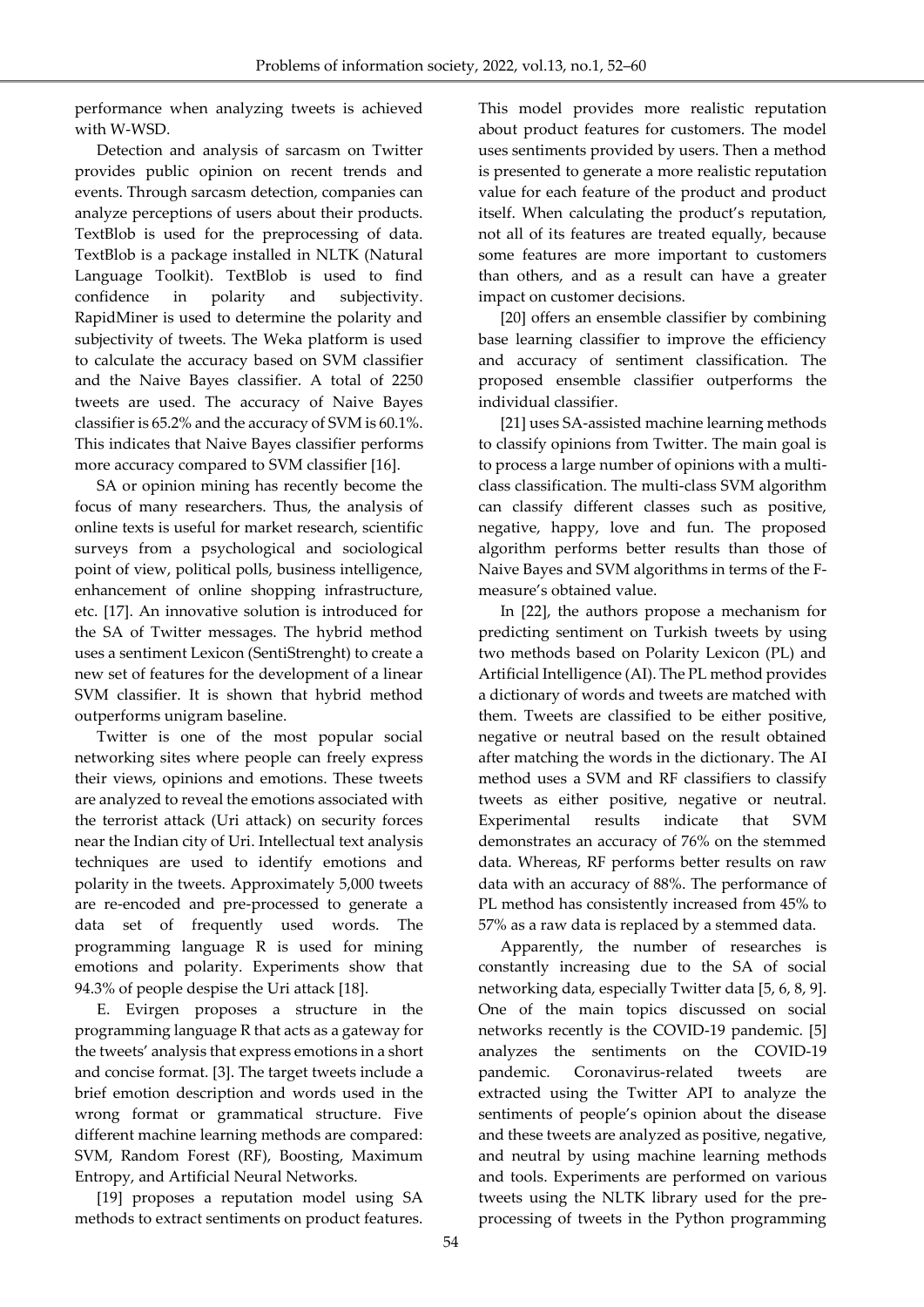environment. The tweets dataset is then analyzed by using the Textblob package and positive, negative and neutral sentiments are presented through various visualizations.

[6] presents a data set of 19298967 tweets about COVID-19 collected from 5977653 individuals. These tweets were collected between March 2020 and July 2020 using the query terms 'coronavirus', 'COVID' and 'mask'. The authors used topic modeling, SA, and descriptive statistics to describe the collected tweets related to COVID-19 and the geographical location of the tweets.

[7] offers an approach to detect COVID-19 patients using Twitter messages without requiring medical records. An intelligent model using machine learning based approaches, such as support vector machine, logistic regression, Naive Bayes, random forest and decision tree with the help of TF-IDF- frequency inverse document frequency is proposed to detect the COVID-19 in Twitter messages. The proposed intelligent model classifies Twitter messages into three categories: death, recovered, and suspected ones. For the experimental analysis, tweets related to the COVID-19 pandemic are analyzed to evaluate the results of machine learning approaches. Experiments show the accuracy of the COVID-19 pandemic in Twitter messages to vary between 70- 80%. The performance of the proposed approach is evaluated by precision, recall, F-measure criteria and confusion matrix methods.

COVID-19 preventive measures interfere with the day-to-day activities of millions of people, also affect their mental health. One of such preventive measures is social distancing. Users are free to express their opinions through the social media platforms like Twitter. [8] The main objective is to analyze the public sentiments on social distancing. The SentiStrength tool is used to increase the sentiment polarity of Twitter data specific to Canada and the SVM algorithm is applied for sentiment classification. Evaluation of performance is measured with a confusion matrix, precision, recall and F-measure. As a result, a total of 629 tweets are extracted. 40% of tweets are neutral, 35% of tweets are negative and only 25% of tweets are positive about social distancing. The SVM algorithm is applied by dividing the data set into 80% training and 20% test data. Performance evaluation resulted in an accuracy of 71%. While using Twitter texts with only positive and negative sentiment polarity, the accuracy increased to 81%. The accuracy of the test data is observed to increase to 87% with a 10% reduction. The results indicate that an increase in training data improved the performance of the algorithm.

[9] develops a model to extract topics related to the coronavirus pandemic and then implement SA on these topics in two different periods of 2020: March-April and September-October. In terms of the study, a dataset of English tweets related to COVID-19 is extracted 567064 tweets are extracted and analyzed. The work is carried out in several stages, from initial processing to obtaining the optimal model. This work performs the stemming and lemmatization (obtaining the basic or lexical form of a word using vocabulary and morphological analysis) to achieve the best results. In addition, the LDA (The Latent Dirichlet Allocation) model for topic extraction is used and the eight most important coronavirus-related topics are identified. This model is based on NLP, and 80% of the data set is training data and 20% is test data.

Moreover, based on most of the topics covered in this article, SA of collected tweets is presented using lexical-based approaches to classify people's feelings.

As a part of this research, experiments are conducted on the Spark platform in the Python programming language to improve the analysis and processing of large-scale tweets.

## **3. Proposed approach**

The proposed approach consists of the following steps.

**Step 1.** Data collection. Data collection is the first step in SA. The Twitter dataset is taken from Kaggle (https://www.kaggle.com) website. The work is implemented in a Python environment. This dataset consists of 6 attributes (UserName, ScreenName, Location, TweetAt, OriginalTweet, Sentiment). For analysis, we classify them into three classes (positive, negative, neutral) using only 12,726 records and two attributes (OriginalTweet, Sentiment). 10180 tweet training data and 2546 tweet test data are used for the experiments.

**Step 2.** Data pre-processing. This step is the most important stage of the SA process. Twitter data includes words, symbols, emotion icons, URLs, usernames beginning with the @ symbol, hashtags and user references. The words may also include a mixture of words made up of misspelled words, many dots, and many repetitive letters. Therefore, in order to bring the data into a standard form, the pre-processing is essential. Data preprocessing is the process of cleaning up a database of insignificant and unnecessary data to reduce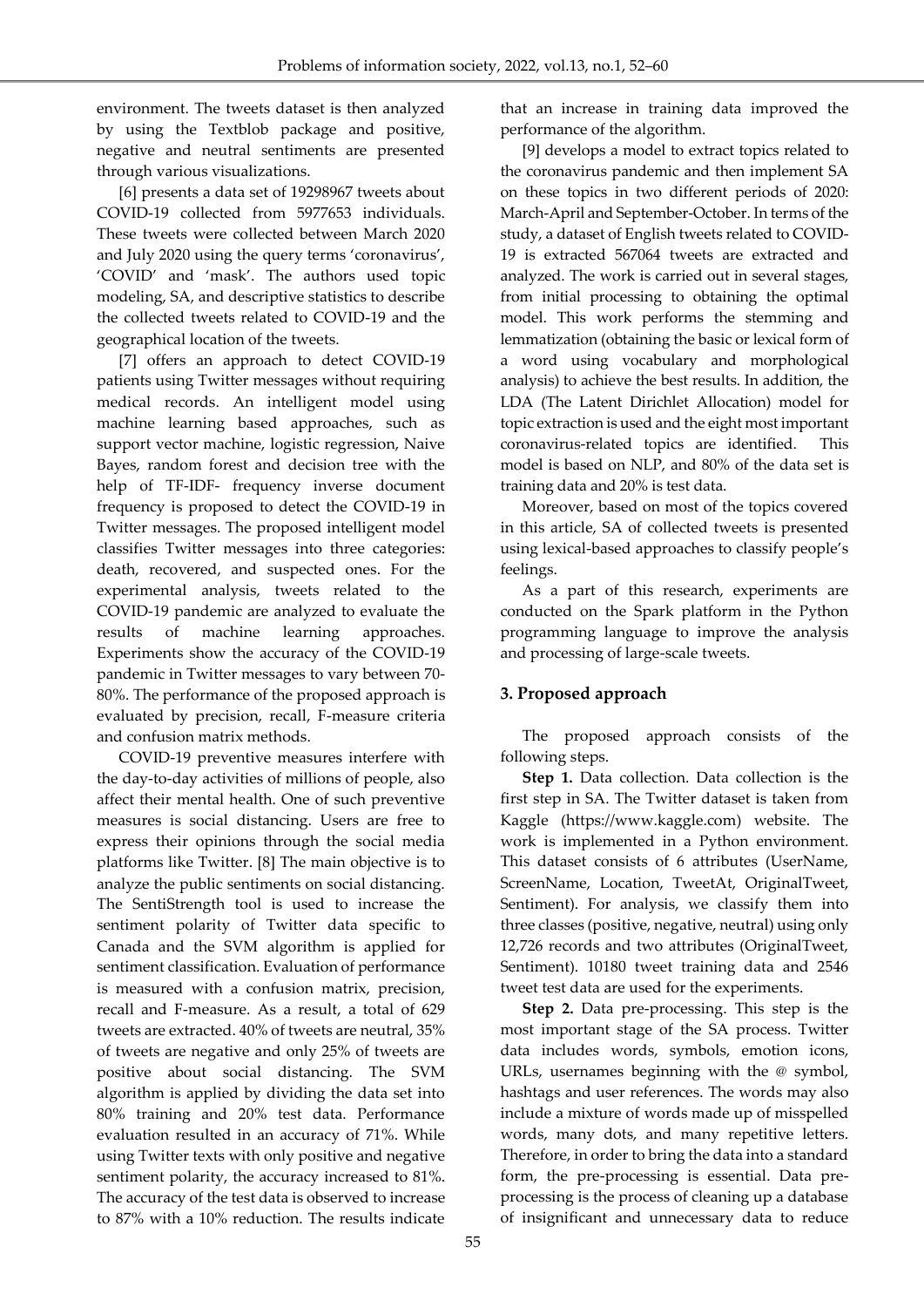noise and improve machine learning algorithms. Raw data from various sources often requires preprocessing before analysis. Online texts often consist of a large number of noises and parts such as HTML tags, scripts, and ads. Raw tweets taken from Twitter are often a noisy data collection. There are special signs of Tweets like user references, emotional expressions, etc. Raw Twitter data should be normalized to create a data set that can be easily learned through various classifiers. There are a number of pre-processing steps that need to be taken to standardize tweet data and reduce its size. The pre-processing includes the following stages [10, 23, 24]:

- Tweets become lowercase.
- 2 or more points are replaced by an empty field.
- Punctuation marks, numbers and special characters are removed at the end of tweets.
- 2 or more empty fields are replaced by one empty field.
- All URLs, hashtags (#topic), usernames (@username) on the tweet are deleted.
- Retweets starting with RT are deleted.
- Short words are deleted.
- Stop words or unnecessary words are removed from the tweet.
- Stemming, i.e., the root of the word is retained and the suffixes are discarded.
- The tokenization process is implemented.

The code of the pre-processing stages is given below:

| #new column with removed @user                                                               |  |  |  |
|----------------------------------------------------------------------------------------------|--|--|--|
| import re                                                                                    |  |  |  |
| df['Tweet']                                                                                  |  |  |  |
| np.vectorize(remove_pattern)(df['OriginalTweet'                                              |  |  |  |
| ], ' $\mathcal{O}[\setminus W]^*$ ')                                                         |  |  |  |
| $df \cdot head(2)$                                                                           |  |  |  |
| import re                                                                                    |  |  |  |
| df['Tweet'] = df['Tweet'].apply(lambda<br>$X$ :                                              |  |  |  |
| re.split('https:\/\/.*', str(x))[0])                                                         |  |  |  |
| $df \cdot head(3)$                                                                           |  |  |  |
| remove special characters, numbers,<br>#                                                     |  |  |  |
| punctuations                                                                                 |  |  |  |
| $df['Tweet'] = df['Tweet'].str.replace('[^a-zA-Z#]+']$                                       |  |  |  |
| ')                                                                                           |  |  |  |
| $df \cdot head(5)$                                                                           |  |  |  |
| # remove short words                                                                         |  |  |  |
| df['Tweet'] = df['Tweet'].apply(lambda x:                                                    |  |  |  |
| $\binom{1}{1}$ : join( $\lceil w \rceil$ for w in x.split() if $\lceil \text{len}(w) \rceil$ |  |  |  |
| $df \cdot head(2)$                                                                           |  |  |  |
| # create new variable tokenized tweet                                                        |  |  |  |

| tokenized_tweet = df['Tweet'].apply(lambda x:        |
|------------------------------------------------------|
| x.split()                                            |
| $df \cdot head(2)$                                   |
| from nltk.stem.porter import *                       |
| stemmer = PorterStemmer()                            |
| # apply stemmer for tokenized_tweet                  |
| tokenized_tweet<br>$=$                               |
| tokenized_tweet.apply(lambda<br>$X$ :                |
| [stemmer.stem(i) for $i$ in $x$ ])                   |
| $df \cdot \text{head}(2)$                            |
| # join tokens into one sentence                      |
| for i in range(len(tokenized_tweet)):                |
| tokenized_tweet[i] = ''.join(tokenized_tweet[i])     |
| # change df['Tweet'] to tokenized_tweet              |
| df['Tweet'] = tokenized_tweet                        |
| $df \text{.head}(2)$                                 |
| def hashtag_extract(x):                              |
| $hashtags = []$                                      |
| for i in x: ht = re.findall( $r'#(\wedge w^+)'$ , i) |

Information on some commonly used tools for pre-processing can be found in [25].

#### **4**. **Classifiers used**

Naive Bayes, SVM, RF and NN machine learning algorithms are used to conduct multigrade classification in the article.

**Naive Bayes.** The Naive Bayes classifier is based on Bayes theorem. Naive Bayes is the simplest model that can be used to classify texts. The algorithm is used to determine the sentiment "shade" of the texts. Using Bayes' theorem, the conditional probability for classes is calculated as follows:

$$
P(c|t) = \frac{P(c)P(t|c)}{P(t)}\tag{1}
$$

$$
c = \underset{c}{\operatorname{argmax}} P(c|t) \tag{2}
$$

$$
P(c|t) \propto P(c) \prod_{i=1}^{n} P(f_i|c) \tag{3}
$$

In the above formula,  $f_i$  denotes the i-th sign from the sign  $n.$   $P(c)$  and  $P(f_i|c)$  are calculated with maximum true similarity values [25, 26].

**Support vector machine.** The support vector machine is a controlled learning algorithm that uses a hyperplane to classify data. The hyperplane is constructed by finding areas that separate adjacent points of different classes. Points outside the boundary form support vectors. Hyperplane easily distinguishes the classes for simple tasks. Hyperplane is defined as follows [24, 27-30]:

$$
h(x) = w^T x \tag{4}
$$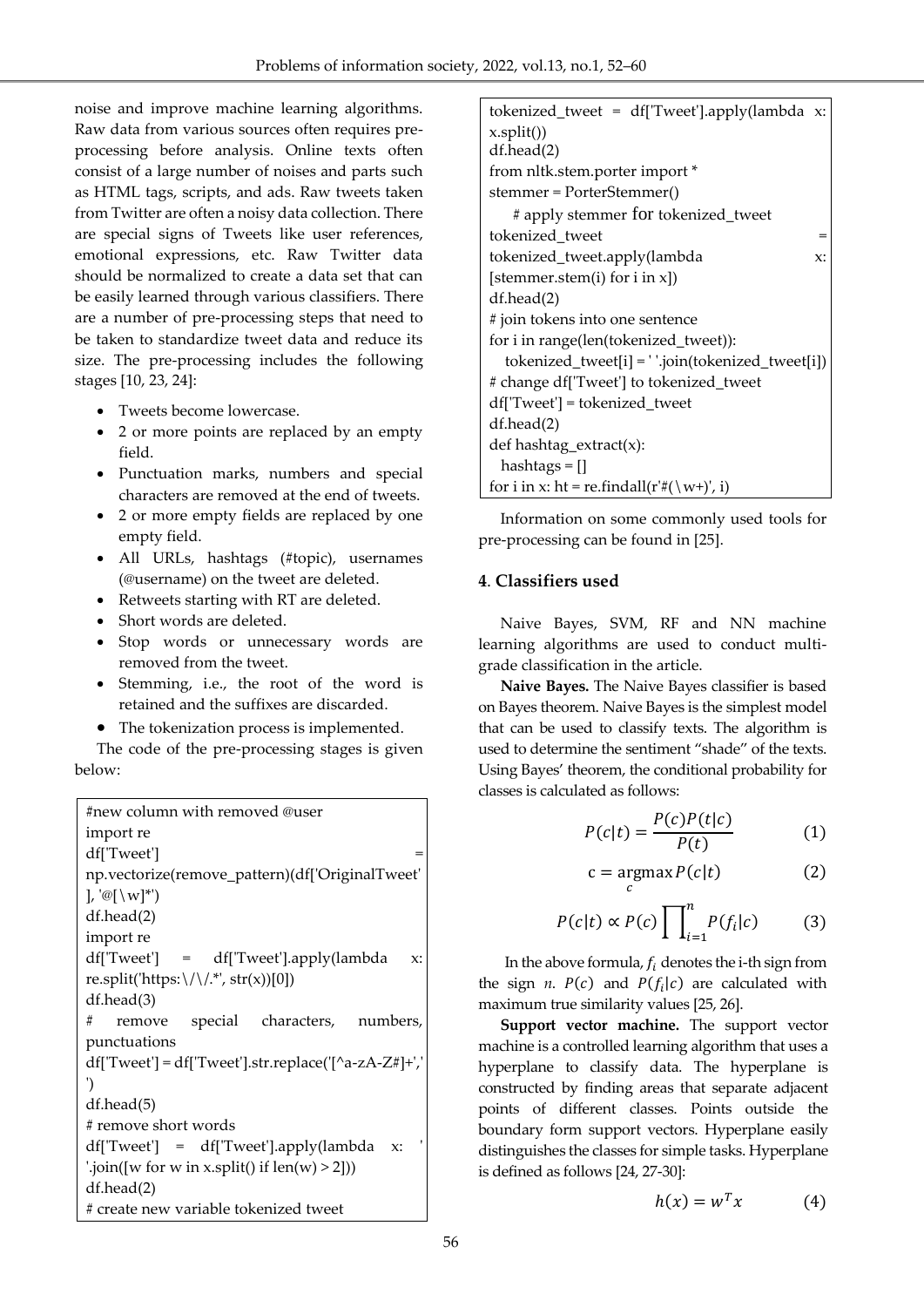Here, w is the weight vector of the points on the hyperplane along  $h(x) = 0$ .

Assume that the training data set for two-class classification problems is  $(x_i, y_i)$ . Here,  $x_i \in R$ -is a vector of signs and  $y_i$  is the corresponding class sign,  $y_i \in \{+1, -1\}$ . We have to find such a hyperplane that separates the points o  $y_i = 1$  and  $y_i = -1$ , passing through the maximum distance from the nearest points of the training set. The equation of the hyperplane is expressed as  $w \cdot x - b = 0$ . If the scalar product of the vector  $w$  with  $x_i$  is greater than the admissible value of  $b$ , then the new point refers to the first category, if less,  $w \cdot x_i > b \Rightarrow y_i = 1, w \cdot$  $x_i$  <  $b \Rightarrow y_i = -1$ , to the second.

**Random Forest.** A Random Forest algorithm is a machine learning algorithm that uses a decision tree ensemble. RF provides a single decision tree of numerous classifications and regressions. The algorithm is based on the Bagging approach and the selection of a random set of characters. Assume that  $x_1, x_2, ..., x_n$  are the set of tweets,  $y_1, y_2, ..., y_n$ are their corresponding sentiment signs. A random are their corresponding sentiment signs. A random  $(X_i, Y_i)$  pair is selected by substitution by applying bagging. Each classification tree is taught using  $f_k$ random  $(X_k, Y_k)$ . Here  $k \in \{-1, K\}$ . The algorithm achieves high accuracy of classification. The decision ensemble is formed independently of each other. In the end, the final decision of the K decision tree is determined by a majority voting [23, 25].

**Neural network.** A neural network is a mathematical model based on the principle of organization and operation of biological neural networks, i.e., the networks of nerve cells of a living organism, as well as its software or hardware. The connections of biological neurons are modeled as the weights between nodes in artificial neural networks. A positive weight represents an exciting connection, while a negative weight represents a delay. All receipts are modified and aggregated by weight. This action is called a linear combination. Consequently, the activation function controls the amplitude of the output signal. For example, the acceptable output range is often from 0 to 1 or from 1 to 1 [31].

$$
\overrightarrow{h_i} = f(W_x \overrightarrow{x_i} + b_x) \tag{5}
$$

Here,  $\vec{h}_i$  denotes the hidden features;  $f(z)$  activation function;  $W_x$ ,  $\vec{b}_x$  - weight and inclination parameters;  $x_i$  - the input vector.

#### **5. Experiments and discussion**

The various classifiers described above are implemented in a Python environment using a scikit-learn library, and experiments are performed on data taken from https://www.kaggle.com website. Figure 1 illustrates the reaction of Twitter users from several countries to the COVID-19 pandemic. Selected (Naive Bayes, SVM, RF and NN) algorithms are trained on the received training data. The experiments are then performed on test data. The results of each classifier used in the experiment on the test data are presented in Table 1.

The results of the classifiers on the Precision, Recall, F-measure criteria are identified. The sentiment polarity of tweets is classified as neutral, negative, and positive.



**Figure 1.** Distribution of COVID-19 related tweets across countries.

**Table 1.** Results of classifiers on criteria.

|                                                                                             | Precision |  |  | Recall |  |  |  | F-measure |  |                                                                                     |  |  |
|---------------------------------------------------------------------------------------------|-----------|--|--|--------|--|--|--|-----------|--|-------------------------------------------------------------------------------------|--|--|
| Sentiment NB SVM RF NN NB SVM RF NN NB SVM RF NN                                            |           |  |  |        |  |  |  |           |  |                                                                                     |  |  |
| Negative 0.76 0.77 0.79 0.79 0.71 0.80 0.83 0.79 0.73 0.78 0.81 0.79                        |           |  |  |        |  |  |  |           |  |                                                                                     |  |  |
| Neutral   0.27   0.72   0.77   0.68   0.70   0.68   0.71   0.66   0.39   0.70   0.74   0.67 |           |  |  |        |  |  |  |           |  |                                                                                     |  |  |
| Positive                                                                                    |           |  |  |        |  |  |  |           |  | $[0.80]$ 0.80 $[0.81]$ 0.79 $[0.67]$ 0.80 $[0.80]$ 0.80 $[0.73]$ 0.80 $[0.81]$ 0.79 |  |  |

As Table 1 shows, for the neutral mood according to the Precision criterion, the NB classifier performed the lowest result, while the RF classifier performed the highest result. According to the negative mood, the NB classifier performs the lowest result, while the RF classifier performs the highest result. According to the positive mood, the NN classifier performed the lowest result, while the RF classifier performed the highest result. According to the neutral mood on the Recall criterion, the NN classifier performed the lowest result, while the RF classifier performed the highest result. According to the negative mood, the NB classifier performed the lowest result, while the RF classifier performed the highest result. The NB classifier performed the lowest result with the positive mood, while the SVM, RF and NN classifiers performed the highest result. According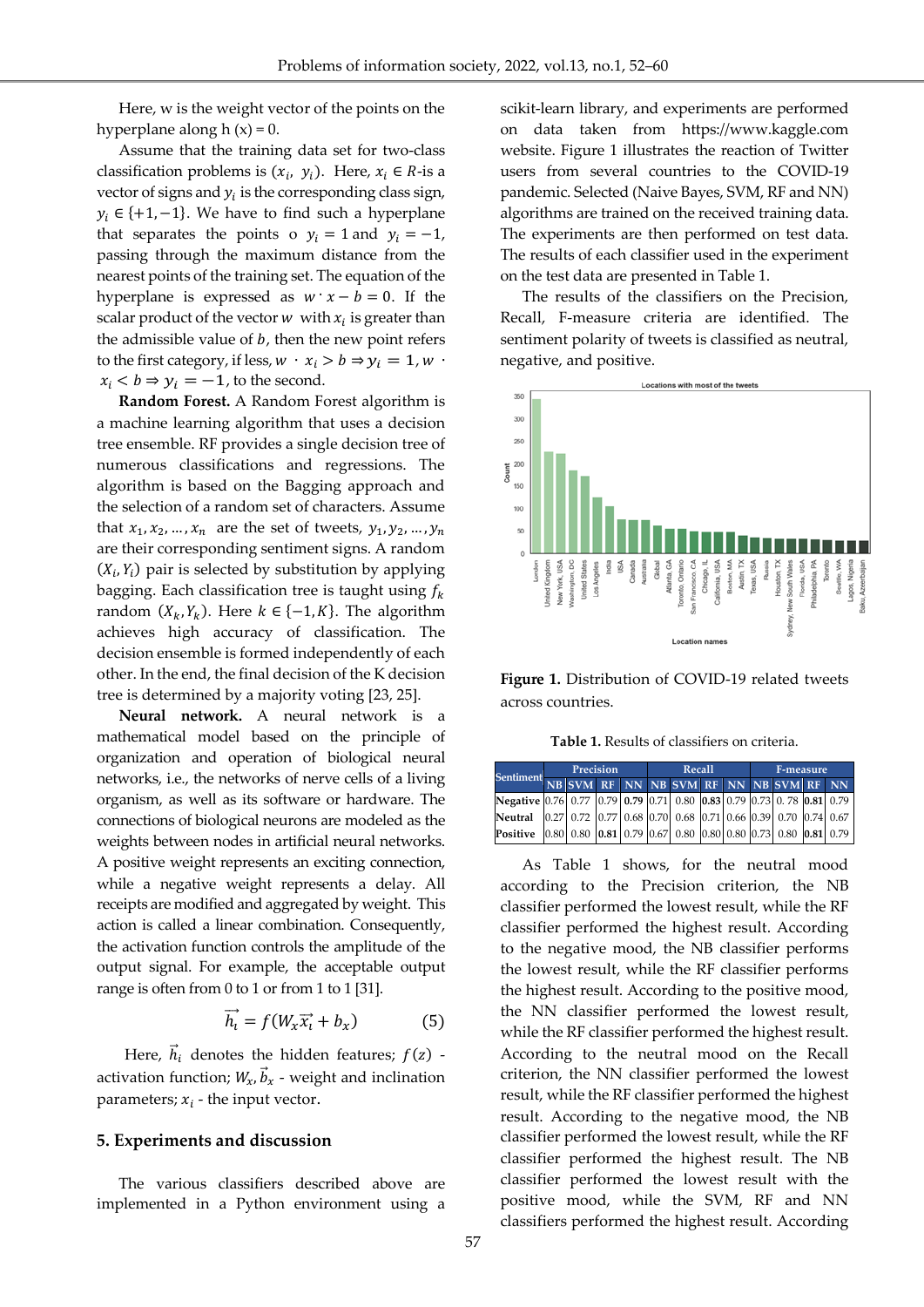to the F-measure criterion, the NB classifier performed the lowest result, while the RF classifier performed the highest result with the neutral mood. According to the negative mood, the NB classifier performed the lowest result, while the RF classifier performed the highest result. According to the positive mood, the NB classifier performed the lowest result, while the RF classifier performed the highest result.

Figure 2 illustrates a visual representation of the results of the classifiers on the criteria in the tests conducted on the test data and Figure 3 displays the distribution of the sentiment polarity of the tweets based on the test data.



**Figure 2.** Classifiers performances on criteria.

As seen from the graph in Figure 2, the NB classifier performed the lowest result for the neutral mood on the criteria, and the RF classifier performed the highest result for the positive and negative moods.



**Figure 3.** Distribution of tweets by sentiment polarity.

According to the bar chart in Figure 3, there are 5436 positive mood tweets, 4843 negative mood tweets and 2447 neutral mood tweets.

The metrics used to evaluate the effectiveness of the algorithms are expressed by the following formulas [32, 33]:

$$
Precision = \frac{TP}{TP + FP}
$$
 (6)

$$
Recall = \frac{TP}{TP + FN} \tag{7}
$$

$$
F-measure = 2 * \frac{Precision * Recall}{Precision + Recall}
$$
 (8)

$$
Accuracy = \frac{TP + NN}{TP + FP + FN + TN}
$$
 (9)

The accuracy test of classifiers is presented in Table 2 and the schedule of the accuracy test is displayed in Figure 4.

**Table 2.** Accuracy test of classifiers.

| <b>Classifiers</b>            | <b>Accuracy test (%)</b> |  |  |  |  |
|-------------------------------|--------------------------|--|--|--|--|
| <b>Naive</b><br><b>Bayes</b>  | 68.69                    |  |  |  |  |
| <b>Random Forest</b>          | 79.37                    |  |  |  |  |
| <b>Support Vector Machine</b> | 77.37                    |  |  |  |  |
| <b>Neural Network</b>         | 76.63                    |  |  |  |  |

As seen from Table 2, the RF classifier performed the highest accuracy.



**Figure 4.** Schedule of accuracy test of classifiers on criteria.

As seen from Figure 4, the NB classifier performed the lowest accuracy, while the RF classifier performed the highest accuracy. The SVM and NN classifiers performed the same accuracy.

#### **6. Conclusion**

As COVID-19 spreads rapidly around the world and affects the lives of millions of people, a number of countries have declared quarantine to test its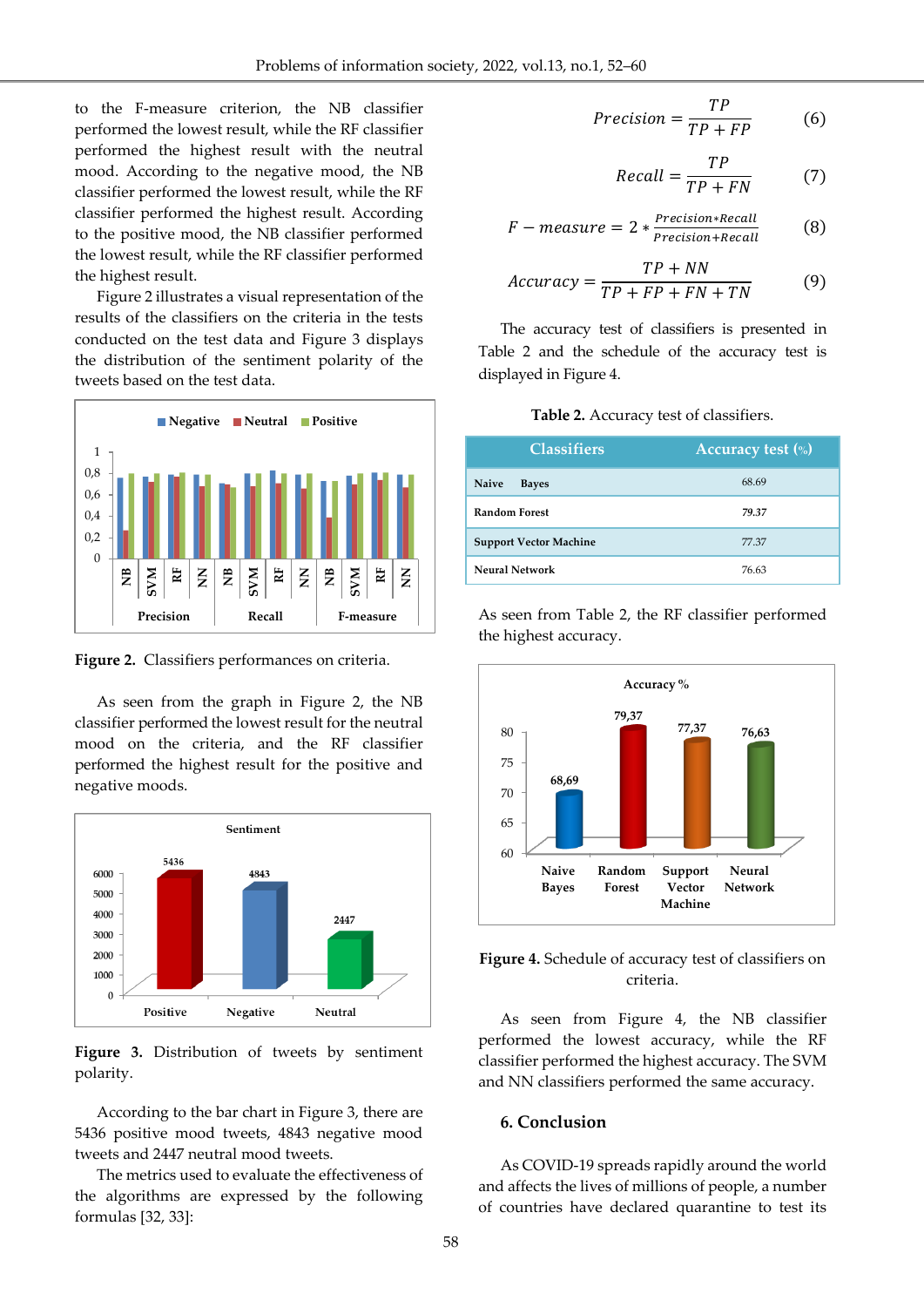severity. During the quarantine period, Twitter played an important role in spreading information about the COVID-19 pandemic around the world as people expressed their feelings through social media. Given this catastrophic situation, an approach was offered to analyze people's attitudes to the pandemic on Twitter. This article highlighted the SA of tweets related to the Coronavirus or COVID-19 pandemic. The article analyzed the data of Twitter users from different countries related to the COVID-19 pandemic using machine learning methods (Naive Bayes, Support Vector Machine, Neural Network and Random Forest) and its classification as neutral, positive and negative. Four classifiers were used in the study. Of the classifiers, the Random Forest classifier performed the highest accuracy.

#### **References**

- 1. Liu, B. (2012). Sentiment analysis and opinion mining. Toronto: Morgan & Claypool Publishers. <https://doi.org/10.2200/S00416ED1V01Y201204HLT016>
- 2. Hajirahimova, M.Sh., Ismayilova, M.I. (2020). Sentiment analysis: problems and solutions. Problems of Information technology, 2, 111-123. (in Azerbaijani) https://doi.org[/10.25045/jpit.v11.i2.11](http://dx.doi.org/10.25045/jpit.v11.i2.11)
- 3. Evirgen, E. (2016). Sentiment analysis of turkish tweets. Master Thesis. Turkey: Bahcesehir University. https://www.academia.edu/38504379/IJMET\_10\_01\_094 pdf?from=cover\_page
- 4. Alguliev, R., Aliguliyev, R., Hajirahimova, M. (2010). Multi-document summarization model based on integer linear programming. Intelligent Control and Automation, 1(2), 105-111.
	- https://doi.org[/10.4236/ica.2010.12012](http://dx.doi.org/10.4236/ica.2010.12012)
- 5. Kaur, C., Sharma, A. (2020). Twitter Sentiment Analysis on Coronavirus using Textblob. EasyChair Preprint, 2974, 1-10. <https://easychair.org/publications/preprint/Fd5m>
- 6. Dashtian, H., Murthy, D. (2021). CML-COVID: A large-scale covid-19 Twitter dataset with latent topics, sentiment and location information, Academia Letters, 1-9. https://doi.org[/10.20935/AL314.](https://doi.org/10.20935/AL314)
- 7. Samina, A. et al. (2021). Machine Learning Approach for COVID-19 Detection on Twitter. Computers, Materials & Continua, 68(2), 2231-2247. [https://doi.org/10.32604/cmc.2021.016896.](https://doi.org/10.32604/cmc.2021.016896)
- 8. Shofiya, C., Samina, A. (2021). Sentiment Analysis on COVID-19-Related Social Distancing in Canada Using Twitter Data. International Journal of Enviromental Research and Public Health, 18(11), 1-10. https://doi.org[/10.3390/ijerph18115993](https://dx.doi.org/10.3390%2Fijerph18115993)
- 9. Abdulaziz, M. et al. (2021). Topic based Sentiment Analysis for COVID-19 Tweets. International Journal of Advanced Computer Science and Applications, 12 (1), 626-636.

https://doi.org[/10.14569/IJACSA.2021.0120172](http://dx.doi.org/10.14569/IJACSA.2021.0120172)

- 10. Vohra, S. M., Teraiya, J. B. (2013). A comparative study of sentiment Analysis techniques. İnternational Journal of Information, knowledge and research in Computer engineering, 2(2), 313-317.
- 11. Kumar, A., Sebastian, T. M. (2012). Sentiment Analysis on

Twitter. International Journal of Computer Science, 9(4), 372-378[. http://www.ijcsi.org/](http://www.ijcsi.org/)

- 12. Kolchyna, O. et al. (2015). Twitter Sentiment Analysis: Lexicon Method, MachineLearning Method and Their Combination, Cornell university, 1-32. arXiv.org
- 13. Borele, P., Borikar, D.A. (2016). An Approach to Sentiment Analysis using Artificial Neural Network with Comparative Analysis of Different Techniques. Journal of Computer Engineering (IOSR-JCE), 18(2), 64-69.
- 14. Spencer, J., Uchyigit, G. (2012). Sentimentor: Sentiment Analysis of Twitter Data. In The 1st International Workshop on Sentiment Discovery from Affective Data (SDAD), Bristol, UK, 28 September (pp.56-66). http://www.iosrjournals.org/
- 15. Hasan, A., Moin, S., Karim, A., Shamshirband, S. (2018). Machine Learning-Based Sentiment Analysis for Twitter Accounts. International Journal of Mathematical and Computational Applications, 23(11), 1-15. https://doi.org[/10.3390/MCA23010011](https://doi.org/10.3390/MCA23010011)
- 16. Yadav, S.J., Ranjan, P. (2017). Proposed Approach for Sarcasm Detection in Twitter Shubhodip. Indian Journal of Science and Technology, 10(25), 1-8. https://doi.org[/10.17485/ijst/2017/v10i25/114443](https://dx.doi.org/10.17485/ijst/2017/v10i25/114443)
- 17. Bahrainian, S.A., Denge, A. (2013). Sentiment Analysis using Sentiment Features. Proc. of IEEE/WIC/ACM International Conferences on Web Intelligence (WI) and Intelligent Agent Technology (IAT), Washington, USA, November 2013, (pp. 26-29).

https://doi.org[/10.1109/WI-IAT.2013.145](https://doi.org/10.1109/WI-IAT.2013.145)

- 18. Kawade, D.R., Oza, K.S. (2017). Sentiment Analysis: Machine Learning Approach. International Journal of Engineering and Technology, 9(3), 2183-2186. https://doi.org[/10.21817/IJET/2017/V9I3/1709030151.](https://doi.org/10.21817/IJET%2F2017%2FV9I3%2F1709030151)
- 19. Hafez, A.A., Xu, Y., Tjondronegoro, D. (2012). Product Reputation Model: An Opinion Mining Based Approach. Proc. of the 1st International Workshop on Sentiment Discovery from Affective Data, London, UK, January 2012 (pp.16-27). <http://ceur-ws.org/Vol-917/>
- 20. Saleena, A.N. (2018). An Ensemble Classification System for Twitter Sentiment Analysis. Proc. of the International Conference on Computational Intelligence and Data Science (ICCIDS), Gurugram, İndia, 937-946. <https://doi.org/10.1016/j.procs.2018.05.109>
- 21. Sumathy, Dr.P., Muthukumari, S.M. (2018). Sentiment Analysis of Twitter Data Using Multi Class Semantic Approach. International Journal of Scientific Research in Computer Science, Engineering and Information Technology (IJSRCSEIT), 3(6), 262-269. https://doi.org[/10.32628/CSEIT183654](https://ijsrcseit.com/paper/CSEIT183654.pdf)
- 22. Shehu, H.A., Tokat, S., Sharif, Md. H., Uyaver, S. (2019). Sentiment Analysis of Turkish Twitter Data. Proc of the AIP Conference, 2183(1), AIP Publishing (pp. 1-4). <https://doi.org/10.1063/1.5136197>
- 23. Hajirahimova, M., Imamverdiyeva, A. (2018) Sentiment analysis of Twitter data.The 4 th Republican Conference on "Actual multidisciplinary scientific-practical problems of information security", (in Azerbaijani) Baku, Azerbaijan, December 14, 2018 (pp. 245-248). <https://doi.org/10.25045/NCInfoSec.2018.59>
- 24. Kumar, R. (2015). A survey on opinion mining and sentiment analysis: tasks, approaches and applications. Knowledge-Based Systems, 89, 14-46. https://doi.org[/10.1016/j.knosys.2015.06.015](http://dx.doi.org/10.1016/j.knosys.2015.06.015)
- 25. Kharde, V.A., Sonawane, S.S. Sentiment Analysis of Twitter Data: A (2016). Survey of Techniques Vishal A. International Journal of Computer Applications, 139(11), 5-15. https://doi.or[g/10.5120/ijca2016908625](https://arxiv.org/ct?url=https%3A%2F%2Fdx.doi.org%2F10.5120%2Fijca2016908625&v=a5eb071f)